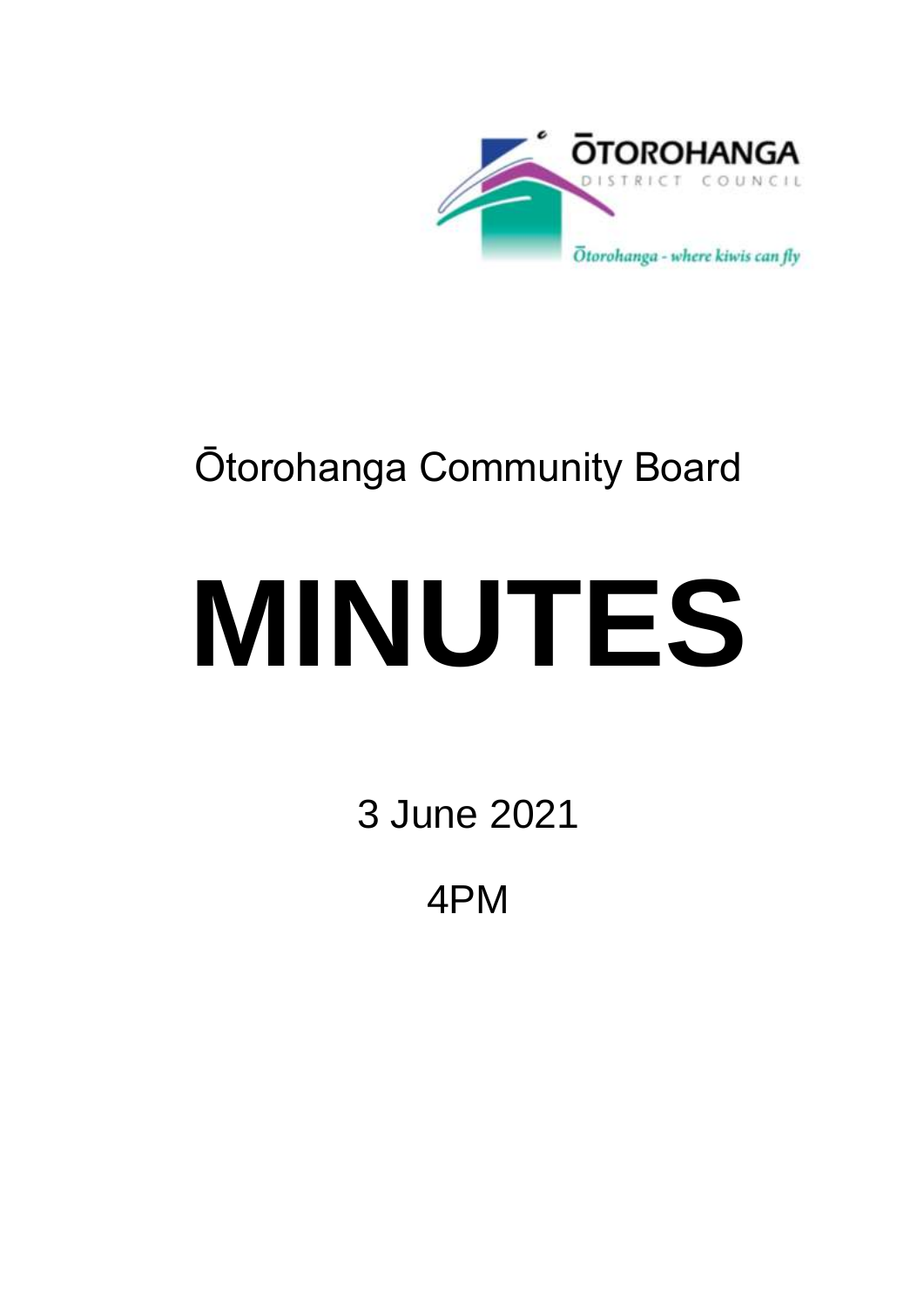#### **ŌTOROHANGA COMMUNITY BOARD**

3 June 2021

Minutes of an Ordinary meeting of the Ōtorohanga Community Board held at St. David's Community Hall, Cnr Ranfurly and Turongo Streets, Ōtorohanga on Thursday 3 June 2021 commencing at 4pm.

#### Tanya Winter **CHIEF EXECUTIVE**

### **MINUTES**

## **ORDER OF BUSINESS: ITEM PAGE PRESENT 1 IN ATTENDANCE 1 APOLOGIES 1 DECLARATION OF INTEREST 1 PUBLIC FORUM CONFIRMATION OF MINUTES – 6 MAY 2021 1 1 ITEM 66 CHAIRPERSONS REPORT - VERBAL 1 ITEM <sup>67</sup> ROUTINE CIVIL DEFENCE EMERGENCY MANAGEMENT REPORT FOR OCTOBER 2020 TO MARCH 2021 1 ITEM 68 ROUTINE BUILDING CONTROL REPORT FOR OCTOBER 2020 TO MARCH <sup>2021</sup> <sup>1</sup> ITEM 69 ROUTINE PLANNING REPORT FOR OCTOBER 2020 TO MARCH 2021 2 ITEM 70 ROUTINE ANIMAL CONTROL OFFICERS REPORT FOR OCTOBER 2020 TO MARCH 2021 <sup>2</sup> BOARD MEMBER UPDATE 2**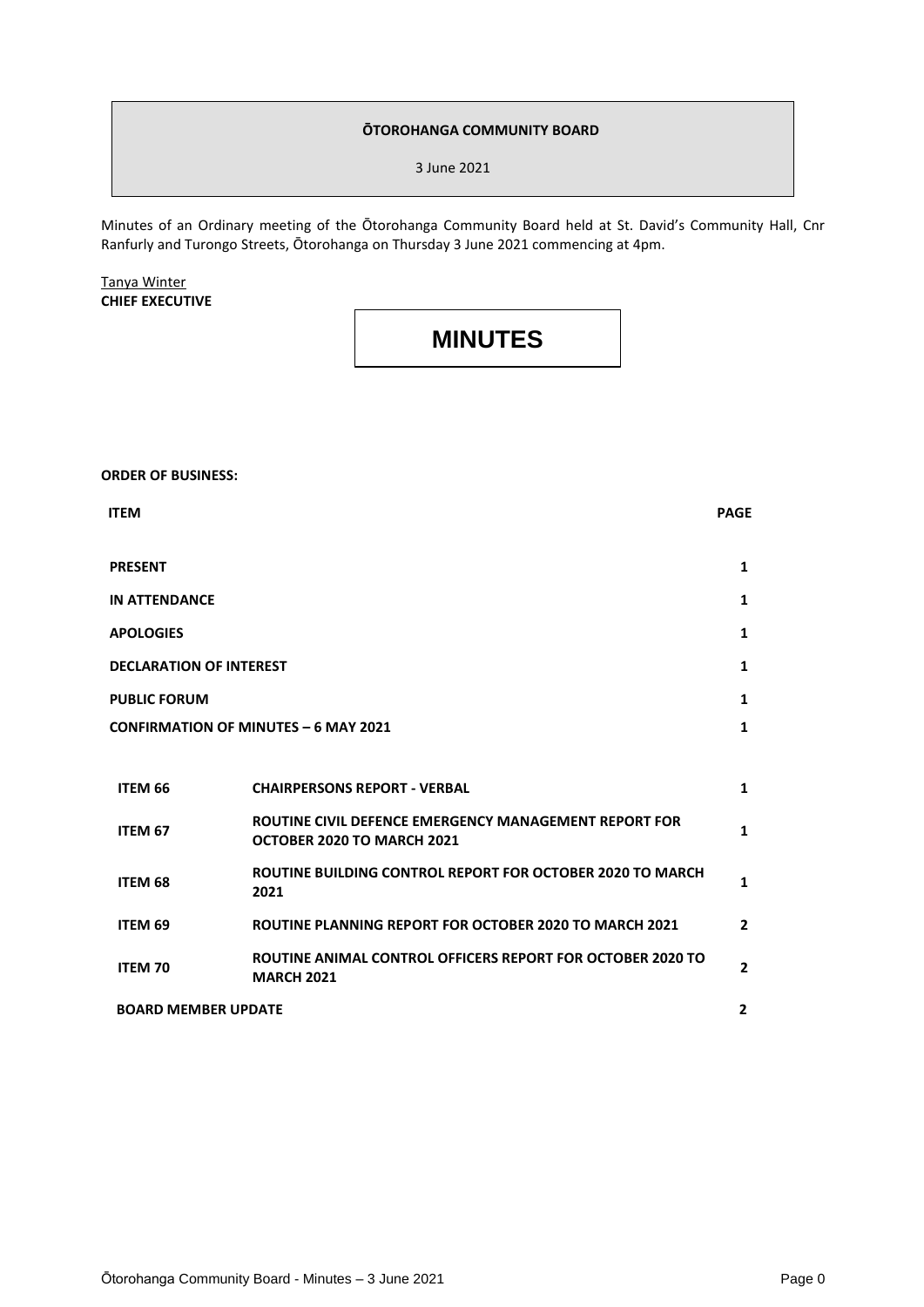#### **PRESENT**

Mr. N Gadd (Chair), Cr. Dow, Cr. Christison, Mrs. K Brown-Merrin, Mr. P Coventry and Mr. Buckman (Arrived 4.10pm).

#### **IN ATTENDANCE**

Ms. T Winter (Chief Executive), His Worship the Mayor MM Baxter, Messrs. R Brady (Group Manager Engineering), A Loe (Group Manager Environment), M. Lewis (Services Manager), J. le Fleming (Community Facilities Officer) and Mrs. N Eynon (Committee Secretary).

#### **APOLOGY**

No apologies were received.

#### **DECLARATION OF INTEREST**

The Chair asked members whether they had any Declarations of conflicts of interests.

No Declarations of conflicts of interest were received.

#### **PUBLIC FORUM**

No members of the public were present at the commencement of the meeting.

#### **CONFIRMATION OF MINUTES – 6 MAY 2021**

**Resolved** that the Minutes of the meeting of the Ōtorohanga Community Board held on 6 May 2021, as circulated be approved as a true and correct record of that meeting and the recommendations contained therein be adopted.

**Councillor Dow / Mr. Coventry** 

#### **ITEM 66 CHAIRPERSONS REPORT – VERBAL**

The Chairperson reported on the following;

- Developments within Ōtorohanga are moving along at a good pace.
- Neighbouring Districts envious of our main street Excited to see what the LTP brings.

**Resolved** that the Chairperson's report be received. **Mr. Coventry / Councillor Christison**

**ITEM 67 ROUTINE CIVIL DEFENCE EMERGENCY MANAGEMENT REPORT FOR OCTOBER 2020 TO MARCH 2021**

The Group Manager Environment referred members to the report and highlighted that a copy of the Waikato CDEM Group Joint Committee Minutes is included for information purposes as it is a confirmed committee of Council.

**Resolved** that the Civil Defence Emergency Management Reports for the periods October to December 2020 and January to March 2021 be received.

**Councillor Dow / Mrs. Brown-Merrin**

#### **ITEM 68 ROUTINE BUILDING REPORT FOR OCTOBER 2020 TO MARCH 2021**

The Group Manager Environment referred members to the Building Control Manager's report on building control statistics covering the period 1 October 2020 to 31 March 2021.

The Group Manager Environment highlighted that majority of the work within this period has been from the Waikeria Prison Development.

**Resolved** that the Building Control activity report for the last quarter of 2020 and first quarter of 2021 be received. **Councillor Christison / Mrs. Brown-Merrin**